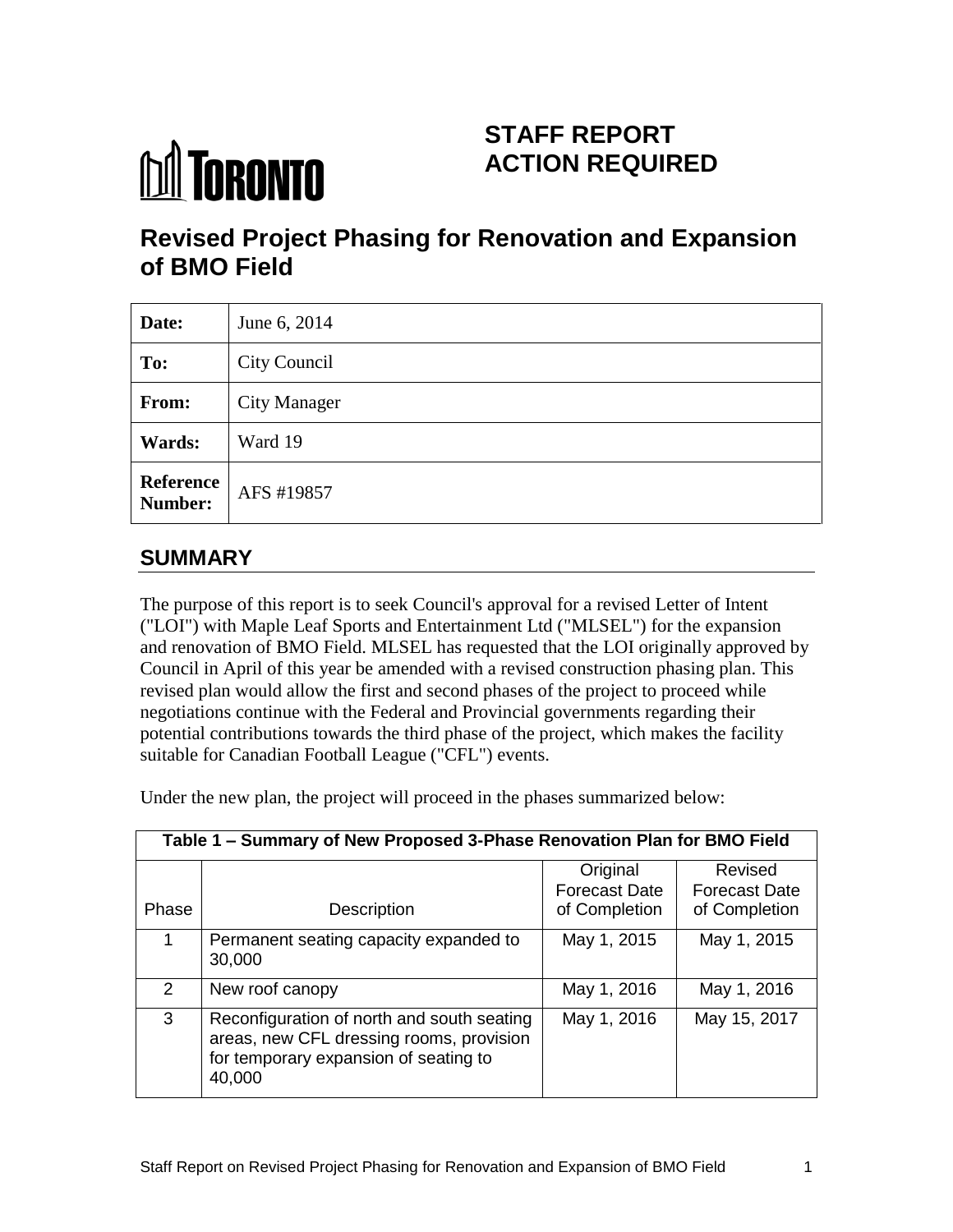The expansion of the permanent seating from 20,000 to 30,000 and the construction of the new roof canopy will proceed as originally scheduled and will have a budgeted cost of at least \$100 million. Of this amount, \$10 million, is to be funded by the City (as per the original LOI approved by Council in April, 2014) with the balance funded by MLSEL.

Under the terms of the revised LOI, MLSEL has committed to proceed with Phase 3 if the Federal and Provincial governments, and/or some other party, are able to provide commitments for a further \$20 million in funding and if a commitment from the Toronto Argonauts for the long-term use of BMO Field as their official home facility can be obtained by May 15, 2017. If these additional commitments are not forthcoming, Phase 3 of the project may not be implemented.

Despite the revised phasing, MLSEL has committed and guaranteed the same revenues to the City as per the original agreement.

## **RECOMMENDATIONS**

The City Manager and the Deputy City Manager and Chief Financial Officer recommend that:

1. Council authorize staff to negotiate a project agreement, funding contribution agreement, Toronto Argonaut facility use agreement and amendments to the BMO Field Project Agreement, Management Agreement, Toronto FC Team License and Facility User Agreements substantially on the terms and conditions set out in the amended and restated Letter of Intent ("LOI") attached in Appendix 1 to this report and such other terms and conditions satisfactory to the Deputy City Manager and Chief Financial Officer, the General Manager & CEO of Exhibition Place in a form satisfactory to the City Solicitor.

#### **Financial Impact**

In each year that Phase 3 is not implemented, the revised LOI requires MLSEL to increase the guaranteed annual payment to the City by an amount equal to the additional annual revenues that Phase 3 was forecast to have generated for the City/Exhibition Place (i.e. the revenues that would have been generated from parking fees at Toronto Argonaut games).

This means that the forecast financial outcome would not change for the City due to the revised phasing plan if Phase 3 is not implemented. The City remains financially whole as a result of the proposed change to the LOI. Under this scenario, the potential variability in income would actually be reduced because the City/Exhibition Place would not be exposed to the risk that parking revenues at Toronto Argonaut games could be lower than forecast. The proportion of the incremental revenues that is provided in the form of guaranteed rent from MLSEL will increase from 69% to 79%.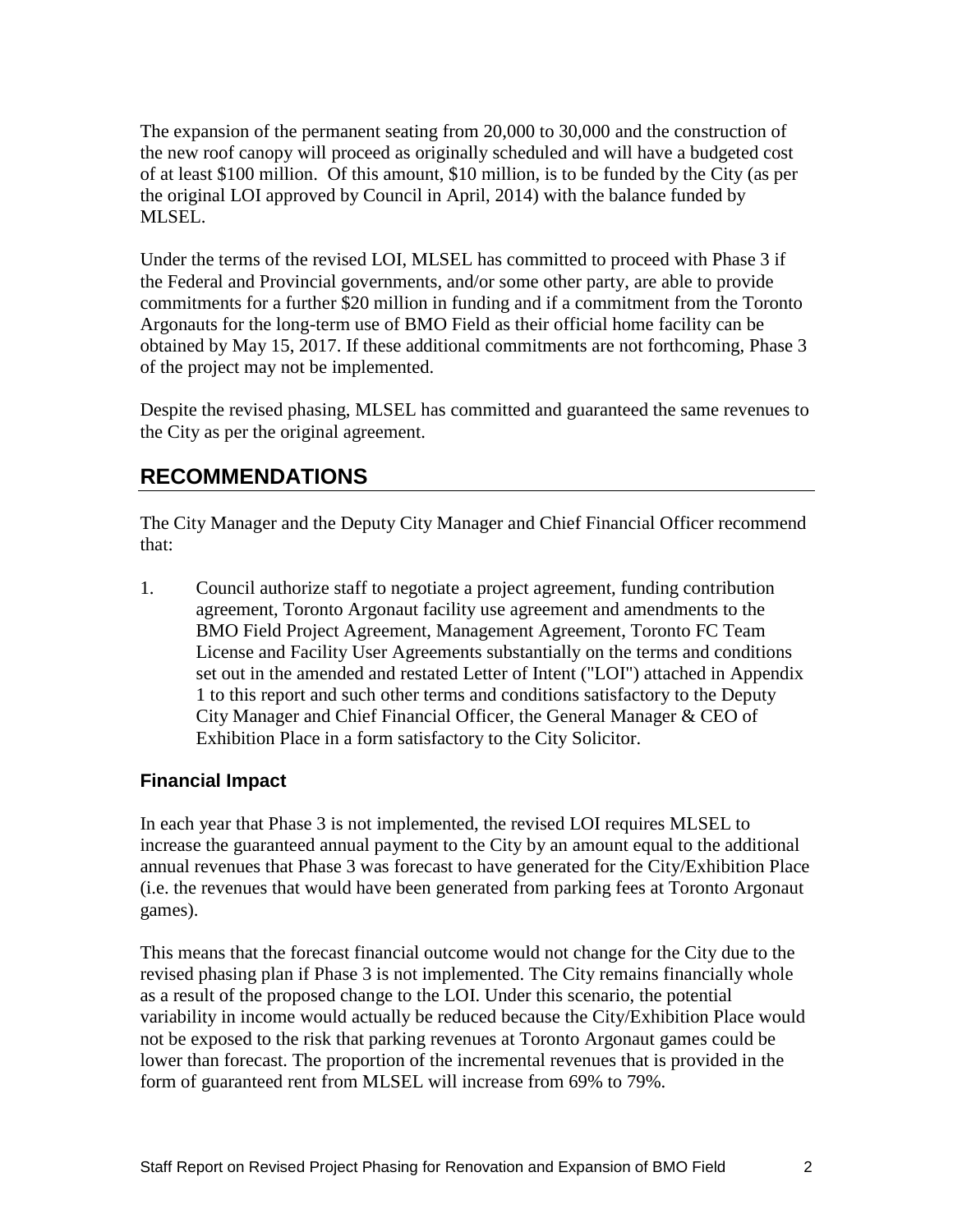As previously described in the March, 2014 staff report, it is forecast that the City/Board will realize a net incremental financial benefit of \$4.3 million over the 2014-2037 lease period or \$2.2 million in present value terms. The amount is in addition to the full recovery of the initial \$10 million capital investment plus the interest on this investment.

#### **DECISION HISTORY**

At its meeting of October 26, 27, 28 and 31, 2005, Council approved the contribution of land at Exhibition Place, together with a financial contribution of \$9.8 million, for the creation of the professional soccer stadium which is now known as BMO Field.

At its meeting of April 1, 2014, City Council approved the recommendations in a report from the City Manager and the Deputy City Manager and Chief Financial Officer regarding a proposed \$10 million investment by the City in the proposed expansion and renovation of BMO Field.

#### **ISSUE BACKGROUND**

BMO Field is a 21,566 seat stadium owned by the City of Toronto but currently managed by Maple Leaf Sports and Entertainment Ltd. ("MLSEL"). The principal user of the stadium is the Toronto FC soccer team, which is a franchise member of professional Major League Soccer ("MLS"). The stadium also hosts amateur soccer matches organized through the Canadian Soccer Association along with other events such as rugby matches.

MLSEL shares profits from the stadium with Exhibition Place generally based on terms originally approved by Council in October, 2005 (the terms were slightly amended when the winter bubble was moved to Lamport Stadium in 2009). Exhibition Place operates parking on the site and shares parking revenues with MLSEL for Toronto FC soccer events.

In late 2013 MLSEL approached City staff with a proposal to make the following changes to the stadium:

- increase the permanent seating capacity to 30,000 and allow for an additional 10,000 in temporary seating capacity for special events add a partial roof that will cover the majority of the seats
- reconfigure the field so that the stadium can host Canadian Football League ("CFL") games
- improve amenities within the stadium

MLSEL is proposing an expansion to seating capacity in the stadium because they anticipate that attendance for FC games will increase as a result of their current efforts to improve the team's performance. They also expect that enhanced seating capacity will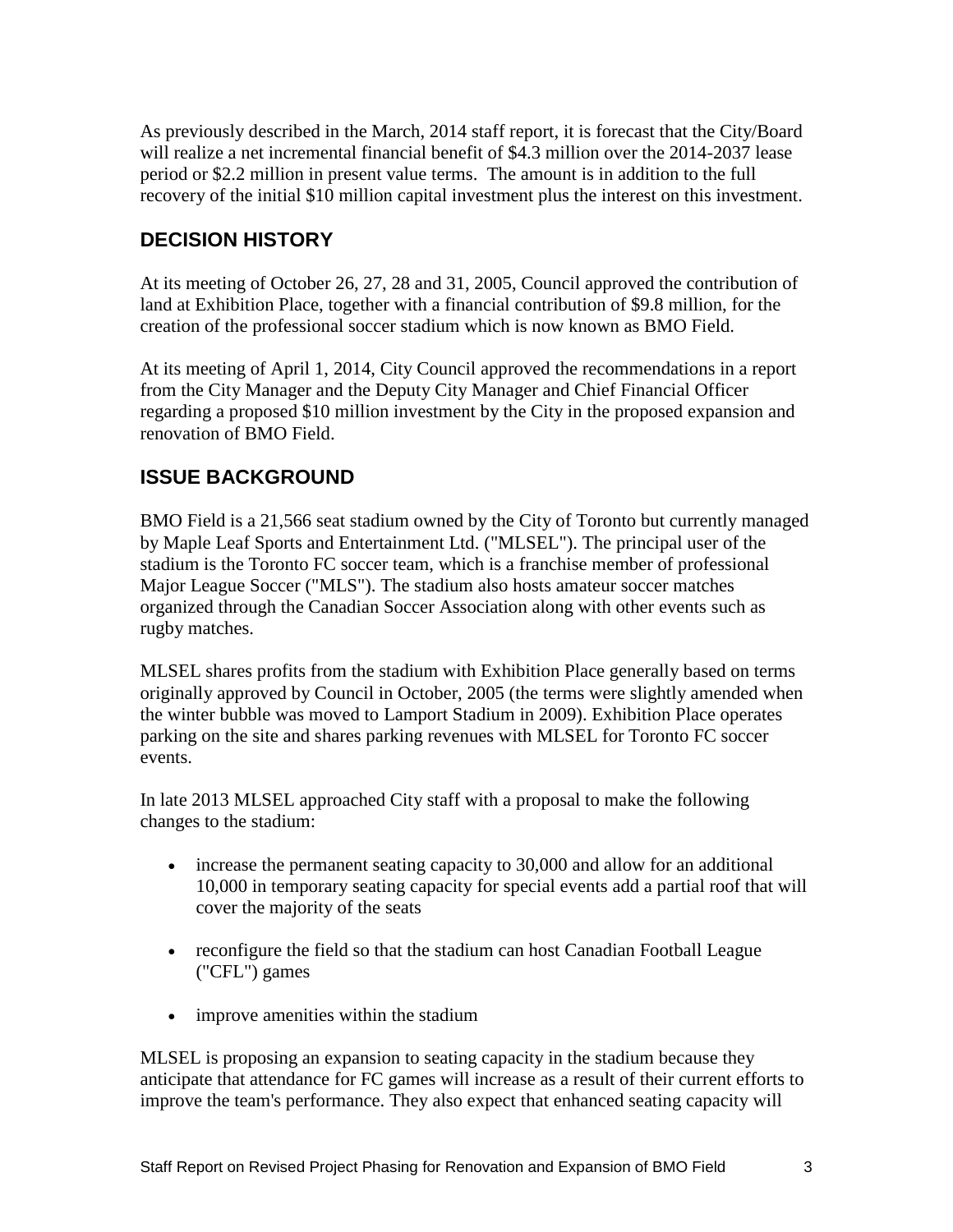improve the stadium's ability to attract special events such as the National Hockey League`s Winter Classic or soccer matches with major international soccer teams. The plan for the expansion also incorporates the ability to host CFL games. This capability has become an important objective because the Toronto Argonaut ("Argos") CFL team have indicated that they are seeking a new location to hold their home games. The Argos have expressed a preference for playing at a smaller, open-air stadium which they expect will provide a more attractive atmosphere for their fans.

MLSEL proposed that the estimated \$120 million cost of the proposed renovation be funded on the basis set out in Table 5:

| Table 5 – Summary of Proposed Capital Contributions to Stadium<br><b>Expansion and Improvement Cost</b><br>(\$ millions) |      |  |  |  |
|--------------------------------------------------------------------------------------------------------------------------|------|--|--|--|
|                                                                                                                          |      |  |  |  |
| <b>MLSEL</b>                                                                                                             | 90.0 |  |  |  |
| City of Toronto                                                                                                          | 10.C |  |  |  |
| <b>Provincial Government</b>                                                                                             | 10.C |  |  |  |
| <b>Federal Government</b>                                                                                                | 10 C |  |  |  |
| ัotal:                                                                                                                   |      |  |  |  |

As discussed above, Council made a commitment, through its adoption of the original LOI at its meeting of April 1, 2014, to provide a \$10 million capital contribution to the project.

## **COMMENTS**

Following Council's approval of the original LOI in April, it has become clear that, because of the upcoming Provincial election, and other factors, the Provincial and Federal governments are currently unable to provide the requested funding commitments to this project.

MLSEL has indicated that they must initiate construction very soon if they are to complete the seating expansion prior to the commencement of the 2015 Pan Am Games. They have also indicated that they are unwilling to commit to constructing the full project without firm funding commitments for the \$20 million amount that was being sought from the Provincial and Federal governments.

Therefore, MLSEL has proposed an amendment to the LOI that breaks the project up into three phases and which makes commencement of Phase 3 (making the stadium suitable for CFL events) conditional on the availability of this \$20 million funding amount and a commitment from the Toronto Argonauts for the long term use of BMO Field as their official home facility. If Phase 3 is not implemented, this amended LOI also commits MLSEL to compensating the City/Exhibition Place for the incremental parking revenue amount that the City/Exhibition Place was otherwise forecast to receive as a result of the construction of Phase 3 and participation by the Argos. Therefore, there would be no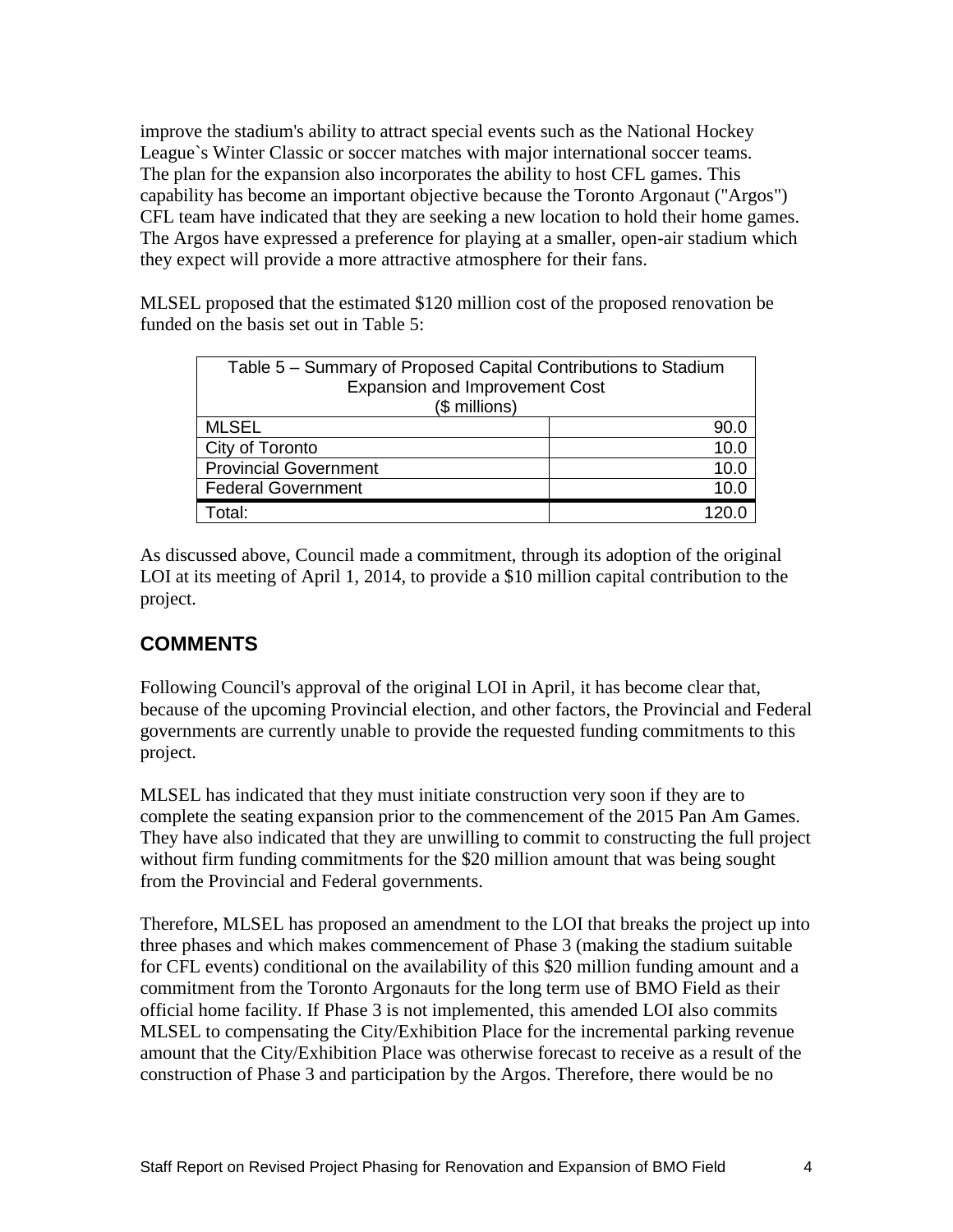negative financial impact on the City/Exhibition Place as a result of not implementing Phase 3.

The new 3-phase plan no longer completely ensures that the Argos will be accommodated at BMO Field as a condition of expansion. However, it does hold open the possibility for accommodating the Argos if the Federal and Provincial governments, and/or some other parties such as private sponsors, are prepared to make a \$20 million contribution to the project. This \$20 million funding amount being requested by MLSEL is considerably smaller than the cost of constructing a new stadium suitable for CFL events in some other location.

By agreeing to the amended LOI, the City will be ensuring that MLSEL's proposed \$90 million investment will still be made in the stadium. As previously described in the March, 2014 staff report, it is also forecast that the City/Board will realize a net incremental financial benefit of \$4.3 million over the 2014-2037 lease period or \$2.2 million in present value terms. The amount is in addition to the full recovery of \$10 million capital investment plus the interest on this investment.

#### **CONTACT**

Joe Farag, Director of Corporate Finance; Tel: 416-392-8108; Email: [jfarag@toronto.ca](mailto:jfarag@toronto.ca)

Ward Earle, Director of Municipal Law; Tel: 416-397-4058; Email: [wearle@toronto.ca](mailto:wearle@toronto.ca)

Eric Arm, Senior Financial Analyst; Corporate Finance; Tel: 416-397-4479; Email: [earm@toronto.ca](mailto:earm@toronto.ca)

## **SIGNATURE**

Joseph P. Pennachetti City Manager

\_\_\_\_\_\_\_\_\_\_\_\_\_\_\_\_\_\_\_\_\_\_\_\_\_\_\_

#### **ATTACHMENTS:**

Attachment 1 - Draft Amended and Restated Letter of Intent from Maple Leaf Sports and Entertainment Ltd.

G:\TFS\ADMIN\Report Submission\2014\Bmo Stadium Renovation 3 Phase Draft Updated June 5.Docx